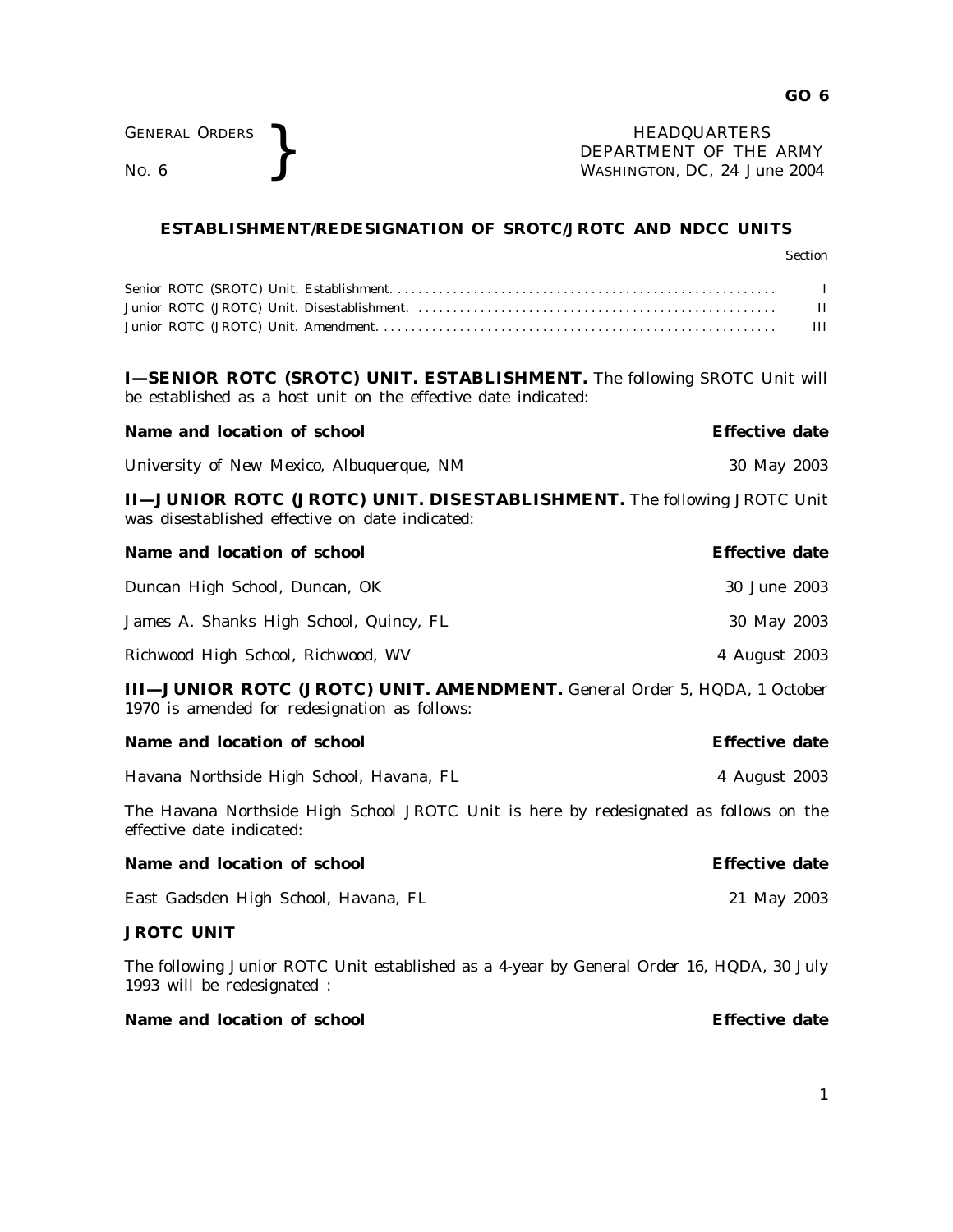## **GO 6**

| Kensington High School, Buffalo, NY                                                                                   | 1 January 1993        |  |
|-----------------------------------------------------------------------------------------------------------------------|-----------------------|--|
| The Kensington High School JROTC Unit is hereby redesignated as follows on the effective date<br>indicated:           |                       |  |
| Name and location of school                                                                                           | <b>Effective date</b> |  |
| Hutchinson Central Technical High School, Buffalo, NY                                                                 | 30 June 2003          |  |
| <b>JROTC Unit</b>                                                                                                     |                       |  |
| The following Junior ROTC Unit established as a 4-year JROTC by General Order 5:                                      |                       |  |
| HQDA, 15 April 1994 will be redesignated:                                                                             |                       |  |
| Name and location of school                                                                                           | <b>Effective date</b> |  |
| Rezin Orr Community High School, Chicago, IL                                                                          | 15 April 1994         |  |
| The Rezin Orr Community JROTC Unit is hereby redesignated as follows on the effective date<br>indicated:              |                       |  |
| Name and location of school                                                                                           | <b>Effective date</b> |  |
| Phoenix Military Academy, Chicago, IL                                                                                 | 17 June 2003          |  |
| <b>JROTC UNIT</b>                                                                                                     |                       |  |
| The following Junior ROTC Unit established as a 4-year by General Order 9, HQDA, 20 May<br>1985 will be redesignated: |                       |  |
| Name and location of school                                                                                           | <b>Effective date</b> |  |

Nicolas County High School, Summerville, WV 20 May 1985

The Nicolas County High School JROTC Unit is hereby redesignated as follows on the effective date indicated: